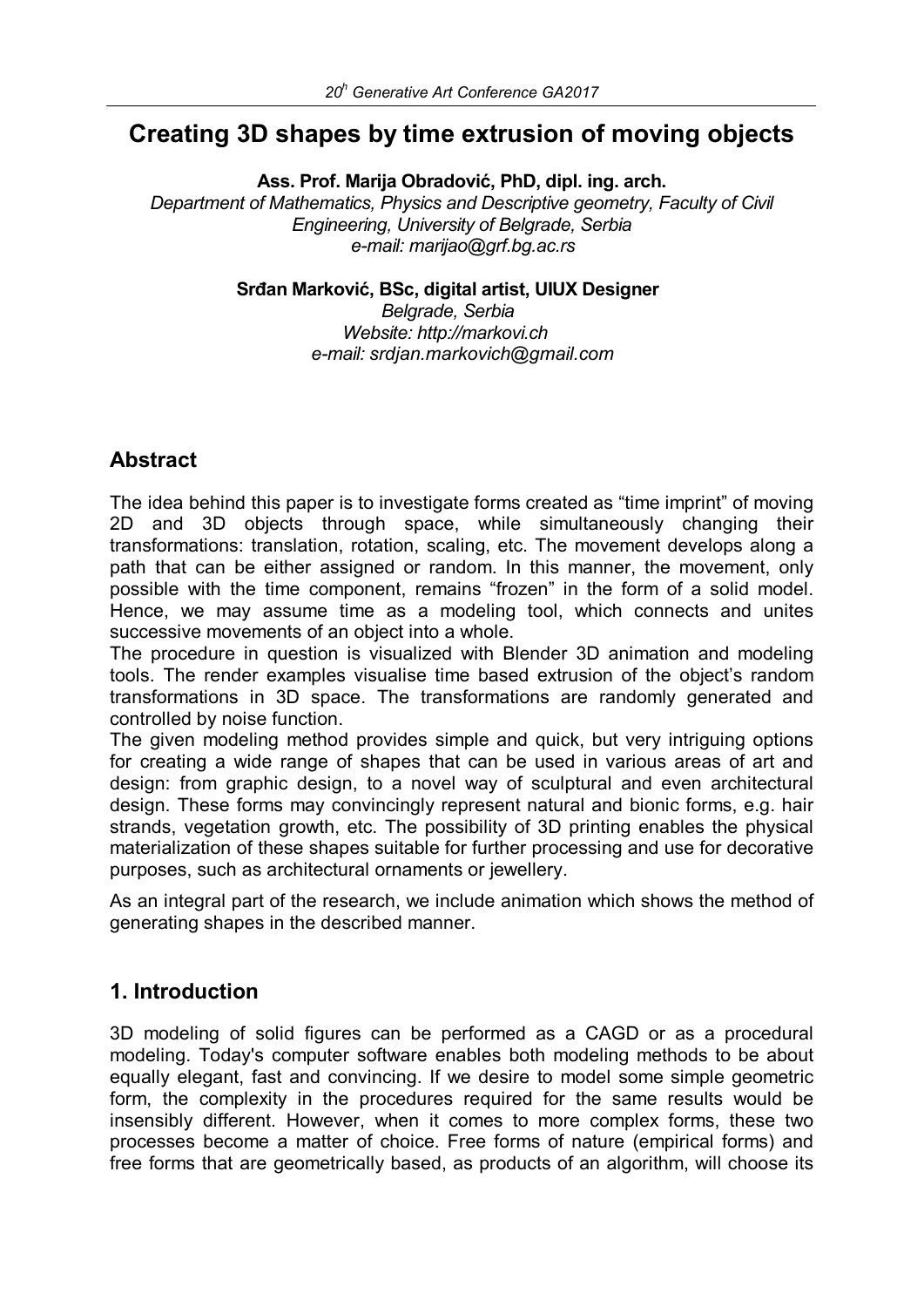natural allies in terms of modeling tools. Thus, CAGD will be a more natural choice for modeling a human figure or figures of other living species, while parametric modeling will be a more logical choice for abstract free forms. Yet, there are also such natural forms that are closely related to mathematical formulas. The relationship of Fibonacci sequence with certain forms in botany and zoology is known, but these are not the only natural forms where procedural modeling can be applied in modeling. With implementation of generative approach, topographical surfaces, vegetation, or other natural forms can be successfully performed using procedural modeling.

Our intention was to get shapes that are created by continuous connection of the successive movements of an object, as a solidified animation. In other words, we search for the shapes created by "time imprinting" of the original feature into space, its arbitrary movements, and dynamic change of a position (i.e. 3D transformations). This is also a process that imitates the natural occurrence of similar forms of growth, arisen over time: from the growth of plants, through the formation of cave stalactites or underground canals, all the way to, for example, hair strands. We did not want to stay on the literal interpretation of these forms, but to extend the theme by using the same approach: a time imprint of the original shape in the form of a 3D figure.

## **2. Time as a 3D Modeling Tool: Time Extrusion**

The procedure itself is a variation of the sweeping scheme, whereby the starting object does not remain in a predictable position to the path, and the path also does not have to be predictable. The object moves along the path extruding its successive positions into one "mass", a unified solid object. In this way, if we would treat each of these successive positions as one "frame" of the animation, the shapes obtained in this way could be treated as a solidified animation, a frozen motion of the object. As motion is possible only with the time component, which also applies to growth, we have linked these two processes through the time component of generating shapes that remain as their consequences (imprints) in the space.

Time extrusion in this case means that the moving object extracts out all of its previous versions - positions, sizes, shapes, and transformations, leaving its complete history recorded in a single moment, in the form of a solid.

#### **2.1. 2D figure time extrusion**

When a profile (2D figure) in plane x-y is "extruded" by some of the 3D modeling procedures from the plane to the space (adding the third dimension), the 3D figure appears. This will be a surface, if the figure is an open linear, or a solid model, if it is a closed polygon. In this case, each edge of the profile will equally participate in the creation of a new solid's surface.

Let us try to replace the third dimension in the previous case with a time dimension. When a 2D profile performs a motion defined by a path, a 3D figure arises by linking its sequential positions.

Regularly, in CAGD modeling, if the path is a straight-line, it is a case of extrusion (Fig. 1 a and Fig. 1 b), and if it is a curvilinear path, it is sweep (Fig. 1 c). Since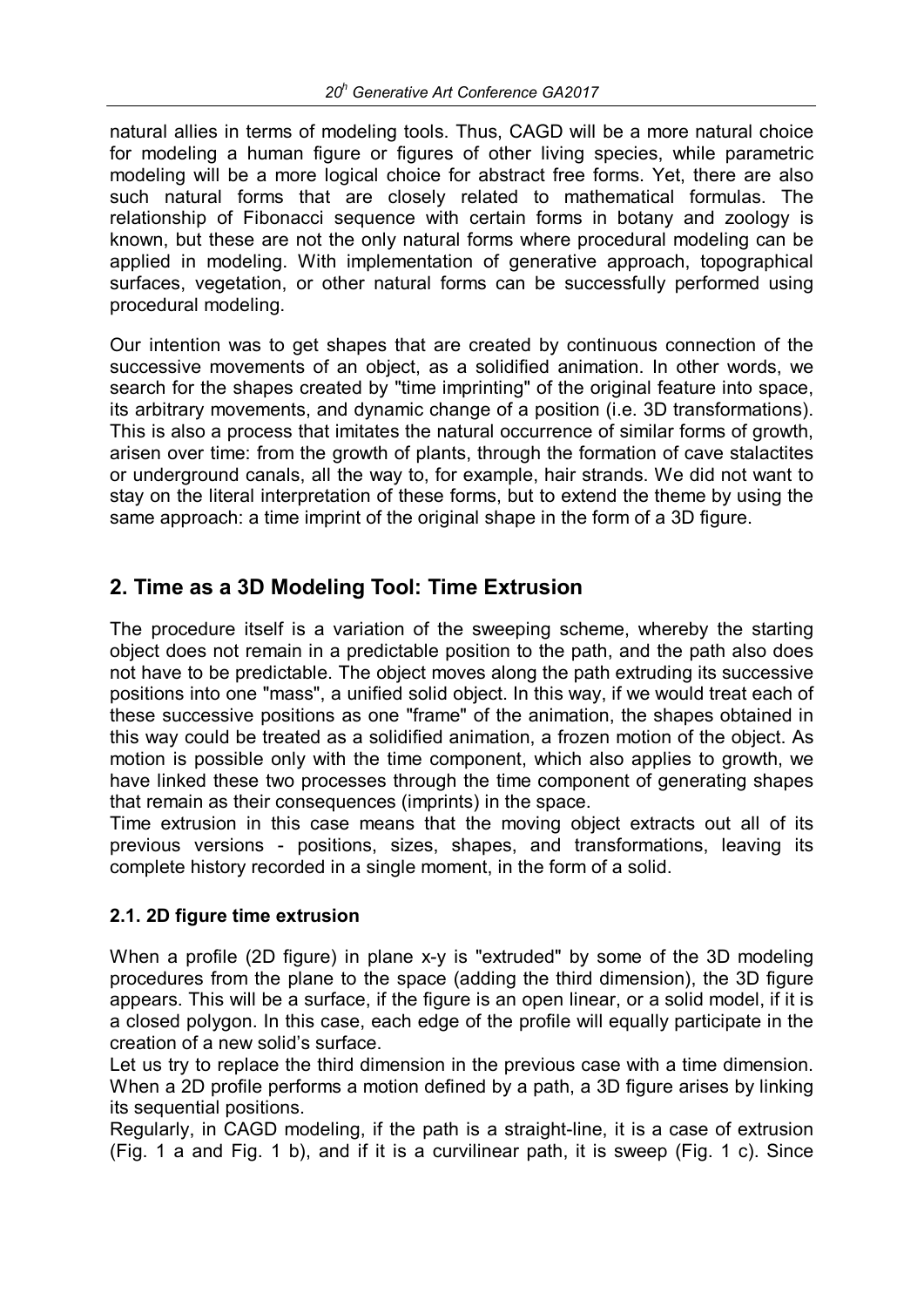sweep scheme is more general case of extrusion, it also allows a certain twist of the profile during the motion, which in fact means that the profile can rotate around the path at the same time. During this process, the profile can be scaled, whereby another spatial transformation is performed. These transformations are linear and thus predictable, because the position of the profile's plane along the path is known in each moment of the motion<sup>1</sup>.



*Fig. 1: 2D profile extrusion (a, b) and sweep (c)*

Therefore, what these standard procedures have in common is not only the predictability of the profile position at any given moment, but also the predictability of the surface that envelops the resulting body. On the contrary, if the motion of the profile along the path is unpredictable, randomly-generated with noise formula which means that the rotation angles and the tilt of the profile plane to the path line can be variable, the 3D object to be created in this way will have a more complex geometry, unpredictable edges and the surfaces, and will be closer to the natural free form structures. In this case, some of the edges of the initial profile may be "swallowed", within the volume of the new solid. It depends on the current position of the profile, i.e. on its position at the observed point of the path. Which of the edges will that be, which will take over their places and roles, remains a matter of occurrence, which brings a new variety of form and introduces a factor of contingency, an intervention of chance.

Creating 3D objects in this way is done according to the following: Let us imagine that we have an initial 2D object. It can be a simple one, like a regular polygon, or more complex, like a snow flake (Fig. 2).



*Fig. 2: 2D profile of a snowflake*

The form of the snow flake is taken as an example because it is also a result of growth [3] and the unpredictability of forming its shape is under the influence of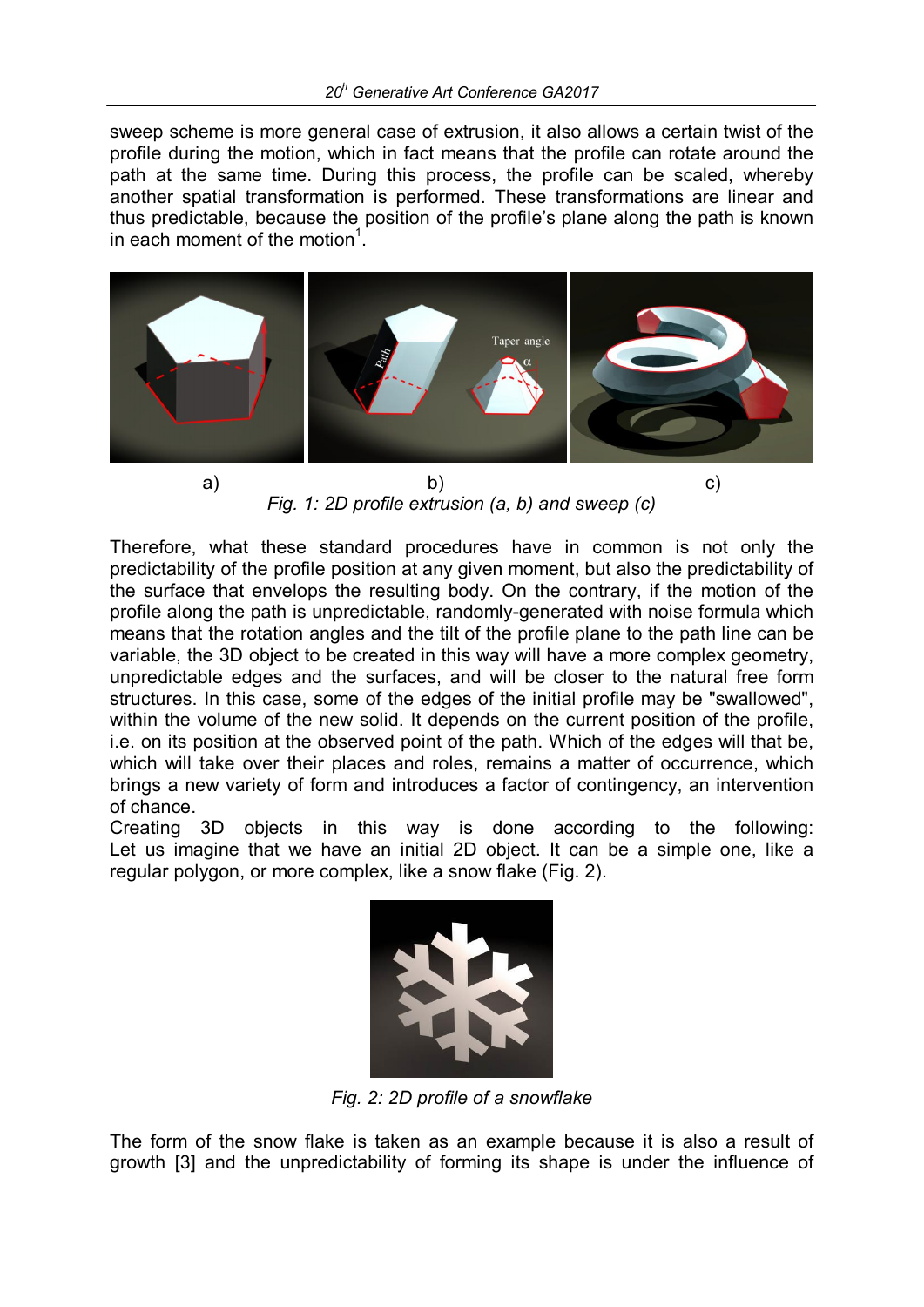several factors, from the crystal structure of the ice, to the influence of the external environment. Thus, it is a good example of a combination of geometric patterns and natural phenomena.

By taking a snow flake for an example (Fig. 2), we wanted to indicate the possibilities of triple-generational forms that could be obtained in this way: the unpredictability of the shape of the profile itself, the unpredictability of its transformations along the path of motion, and the unpredictability of the path itself.



*Fig. 3: Solidified motion of a snowflake, displayed by phases - frames*

In this way, the solidified motion of snowflake (Fig. 3) in its form carries not only the recorded path of an arbitrarily chosen profile, but also manages to simulate an ephemeral process from the micro world perpetuated, to enlarge it and bring it from the everyday life to an artistic interpretation.

#### **2.2. Forming the shape by motion of 2D figure**

In the process of forming 3D shapes by changing its transformations, either they were random or given, the edges of the object should be considered. Every edge is, in fact, simple linear spline. Hence, we can also consider the object as a group of edges (splines).

The object moves through space and time. We can observe this movement as a movement recorded through a video, as a spatio-temporal set of transformations that are continuously integrated and make animation of the movement. Each frame extrudes each edge of the object. Polygons (the inner surfaces of the polygon) that make up the object are no longer important, so they might be even invisible. They are important for a static display of the object [1]. Accordingly, we come to what is particular for this modeling: as a standard, 2D objects are extruded, and the method presented allows and justifies an extrusion of 3D object as profiles, which then allows additional shaping and even lateral surfaces of the solid as new surprise factors in the final result.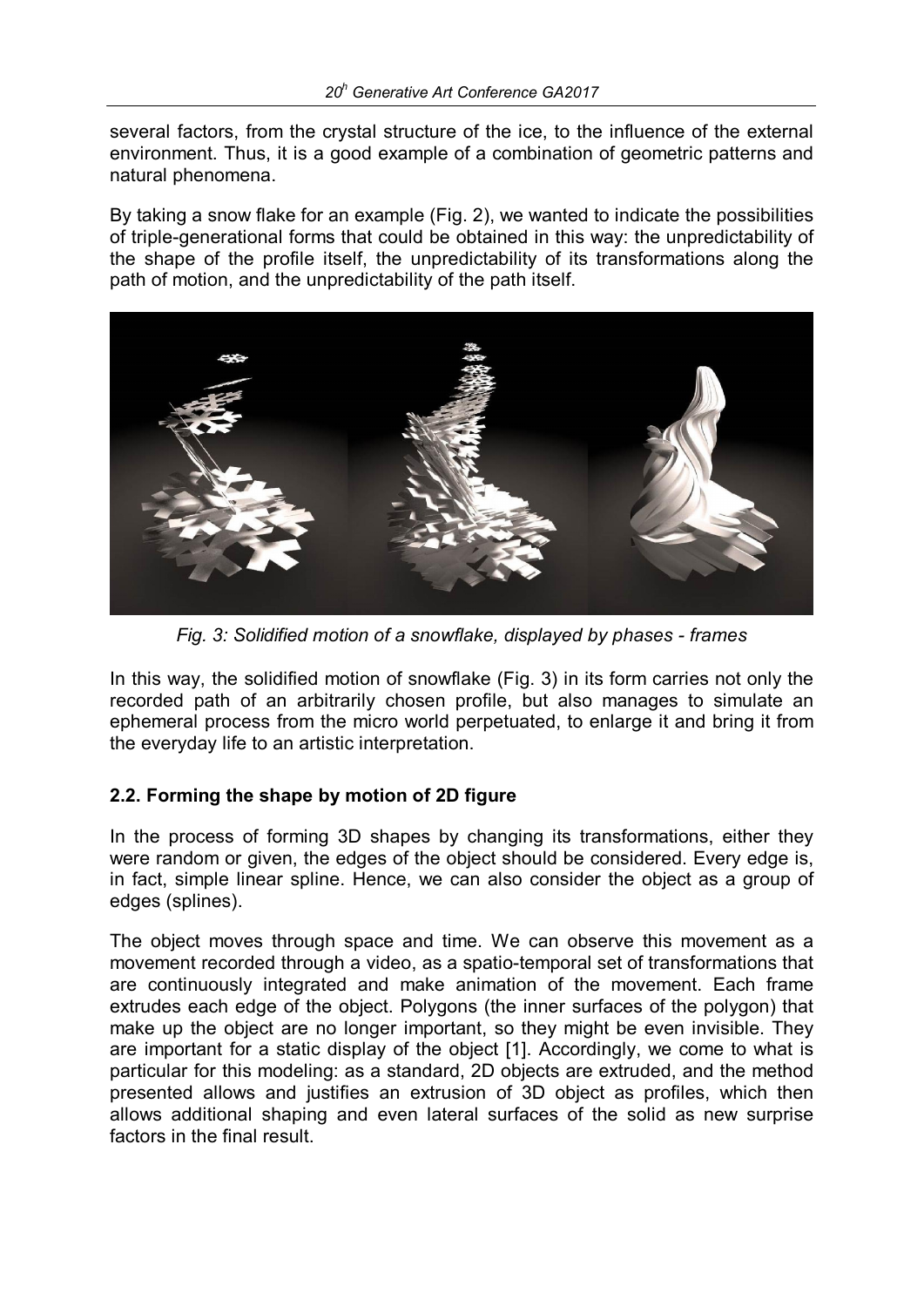## **3. Procedure Description**

We used Blender3D with Cycle render for the visualization.

Random transformations of the objects have been generated with noise function applied to function curves. The phase parameter of the noise function (Fig. 4) has been used for fine tuning of transformations.



*Fig. 4: an example of a finction curve used to rotate in Blender3D*

DupliFrames tool with high number of duplicates has been used to duplicate objects along a transformation path.

If we extrude in time random positions of the profile along an arbitrary (random) path, practically countless possible positions of the profile are multiplied by yet another component of innumerable positioning possibilities. So, the actual shape will be the one of the possible cases which, in an elusive manner, connects certain positions between the random in one continual movement. This result gives an illusion of coordination between all of the previous randomities into a thoughtful sequence, which comes out of the frame of the author's idea (Fig. 5).



*Fig. 5: a) The shape obtained by motion of a profile along a random path*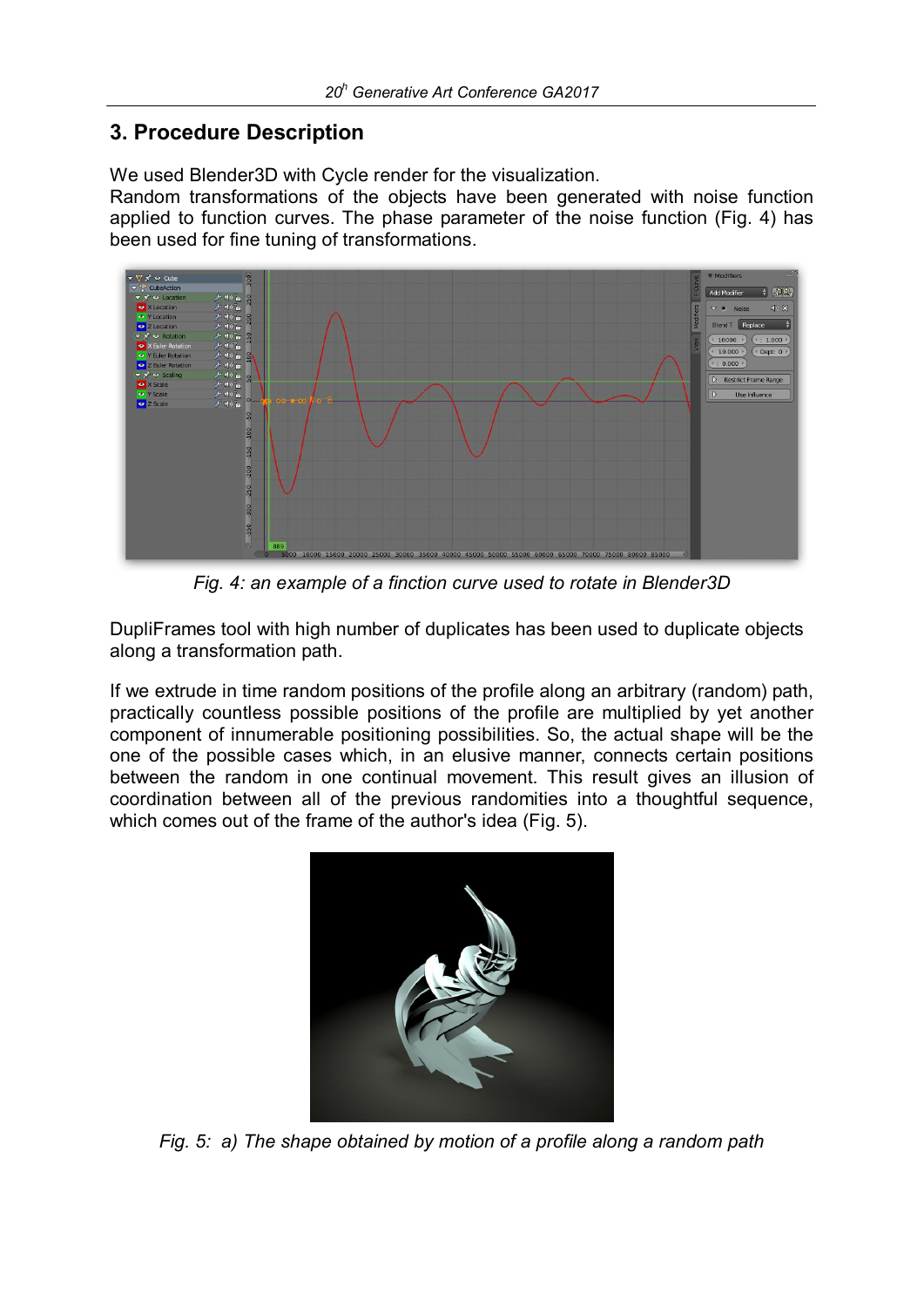### **3D figure time extrusion**

Since in standardized 3D modeling procedures, extrusion capabilities of 3D profiles (already three-dimensional figures) are not specifically considered<sup>2</sup>, we will notice some extra properties of such extrusion, examined from the geometric aspect. By including a 3D figure in creating a new solid, the uncertainty of its shape increases for one more level, due to the unpredictability of the of the surface's outline, which the solid itself leaves behind as a trace of its movement. 3D figures can be defined by different geometric surfaces. Locally speaking, they can be, depending on Dupin's indicatrix [9] of the tangential planes, or. Gaussian curvature:

- parabolic (cylinder, cone), the tangential plane touches the surface by a straight line, Gaussian curvature equals zero
- elliptic (spheres, ellipsoids, torus ...), the tangential plane touches a point, the Gaussian curvature is positive
- hyperbolic (reversible hyperboloid, hyperbolic paraboloid ...), the tangential plane touches two lines, Gaussian curvature is negative.

Depending on the complexity of the 3D profile's surface itself, as well as on the complexity of the path, different and not always predictable results can be expected in the creation of the newly obtained solid's envelope surface.

Let us take a simple parabolic surface – cylinder, as an example (Fig. 6). Its motion along a path will give an envelope surface corresponding to the motion of a cylinder's directrix along the path. Such a surface can be: from 2D surface (plane) to more complex ruled surface. The axial plane of the cylinder remains perpendicular to the path, due to the base circle tangentiality.



*Fig. 6: The surface that arises an envelope swept surface of a cylinder*

As another example, the motion of the sphere along a circular path will give the torus, corresponding to the motion of one of its great circles. Even the movement of the sphere along a more complex path will not provide notably different results, comparing to the motion of a circle. In these cases, the transition from the 2D to the 3D figure is not reflected on the final outcome of the obtained solid and its outline, because the surface normals stay perpendicular to the path.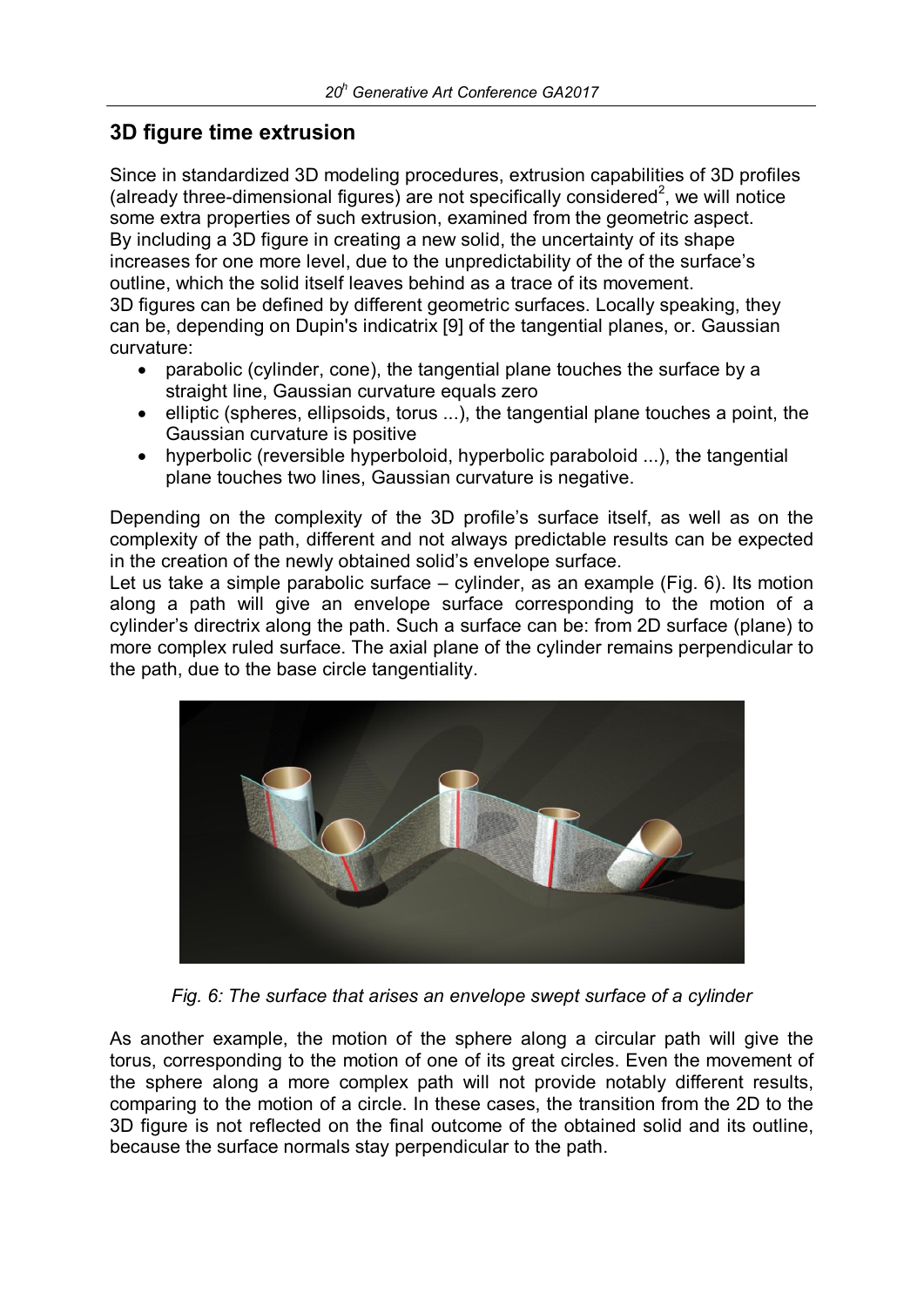But, if it is the case of a composite solid, as in Fig. 7, where there is a combination of cylinder, sphere and cube, then its movement along an arbitrary path, even be it just a translation (no other transformation applied), as in Fig. 8, already produces less predictive outcome concerning the surface that will be the result of its extrusion.



a) b) *Fig.7: a)* an example of a 3D figure b) the surfaces of the figure that leave their imprint in space by time extrusion

We show an illustration of 24 translated positions of described composite 3D figure along the path in Fig. 8, in order to show that on certain sections of the trajectory, the different surfaces of the figure are visible, the ones that will form the final surface of the solid<sup>3</sup>.



*Fig. 8: The given 24 positions of the 3d figure during the motion along the path*

If we add to the above the unpredictability of the 3D figure's position, due to the change of transformations while moving along the path, the effect of the unpredictability of the final result is further increased.

Thus the outlines, as well as the tangential plane to the surface of the so formed solid, are also of unpredictable position for each of the "frames". If the (random) rotation of the object is involved, and the 3D figure has curves, bumps, cavities, torsions etc., then the resulting surface gets an additional unforeseeable attribute, because what at one point was in the interior of the solid, "swallowed" by the mass of the other positions, may at some other point be found on the surface. In this way, the surface of so formed solid is not created only by the edges of the profile, but also by the curvature of the surfaces, the tangential planes of the figure itself, as the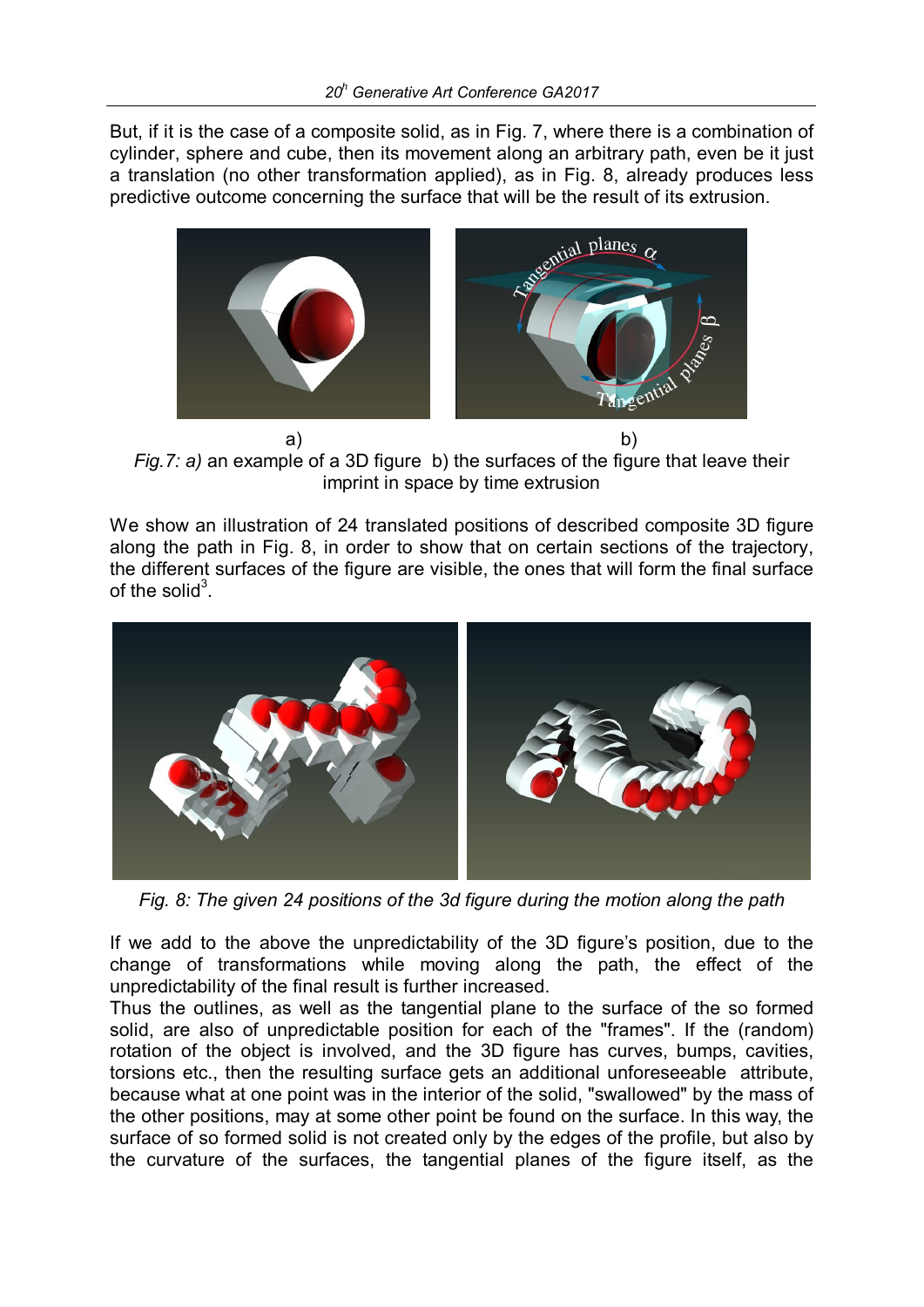envelope of the newly formed solid's surface.

For example: the 3D profile, during the simulation, can be rolled over the given surface, thereby modeling the resulting solid which perfectly fits the surface, and yet it is chaotic and spontaneous.

To sum up: when a 2D object is swept along the path, a 3D solid is created; when the 3D object is swept along the path, 3D solid is created again, because in our 3D space we can not physically present more dimensions, but the resulting 3D solid carries information about the 4D that was present while it was in motion.

Fig. 9 shows a solid formed by random 3D transformations of the cube that moves along the simplest - straight line path. The result is a 3D figure that emerged as a time imprint of such a movement of cube in space.

The random-case example could be an illustration of the solidified motion of the play dice while throwing it.



*Fig. 9: examples of 3D object – cube time extruded linearly*

### **4. Animation as a modeling tool**

When we transfer the above considerations from theoretical to technical aspect, we may treat the animation of an object, which is by definition time-dependent, as a 3D modeling tool. Animation can be defined by key-frames which are describing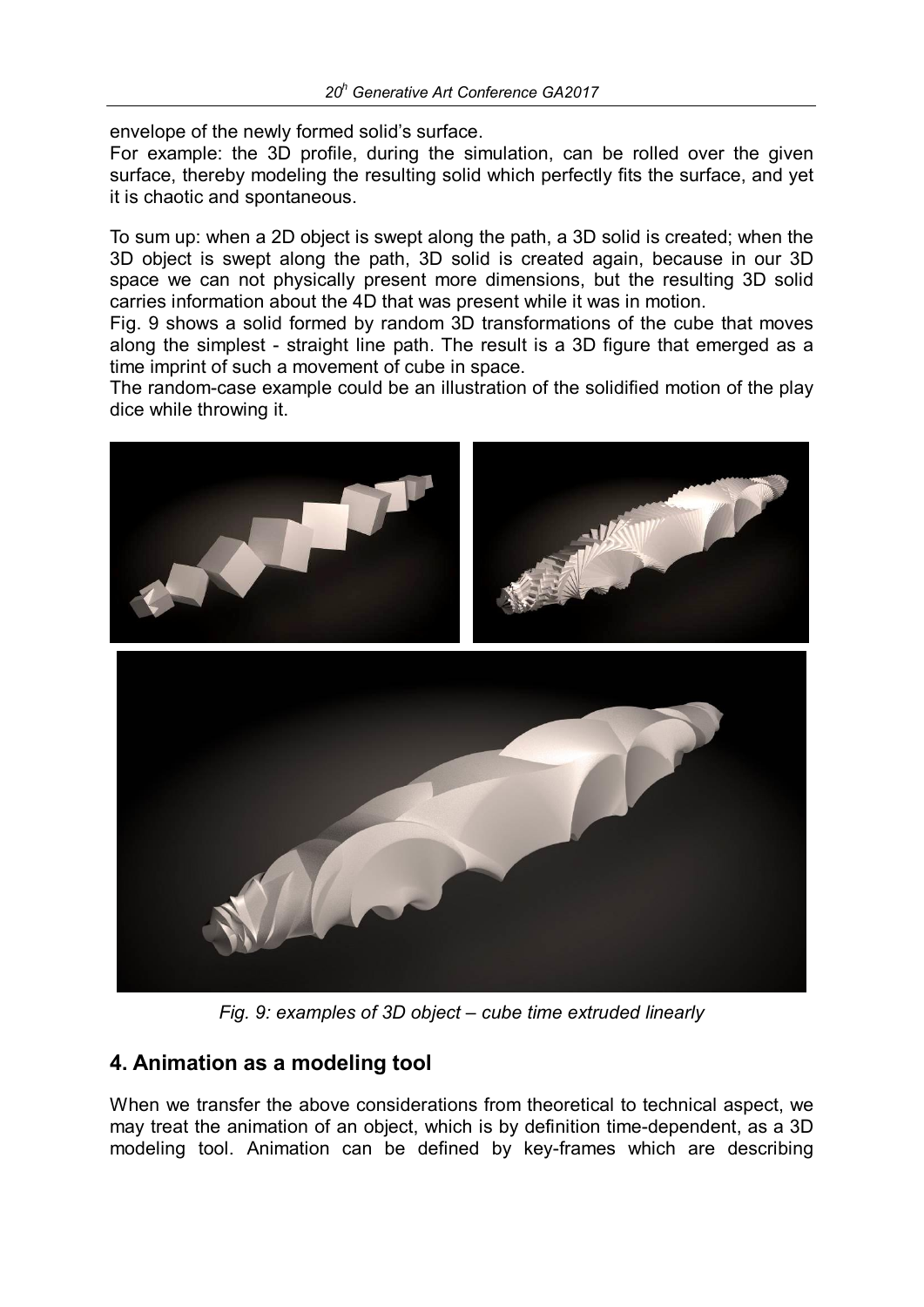transformations, thus creating a continuity of movements and creating a spatialtemporal framework characteristic for this way of modeling.

If we have assumed that 3D solids are created by changing transformations in time, and that transformations involve changing positions of the solid (translation, rotation, scaling), such a motion of the solid can be associated with path animation. Path animation is just a variant of translation ("translate along a path") that allows us to visually define the path of the object. Path is actually a helper object and will not be displayed in the model, alike the path in 3D modeling tools which is also just an auxiliary object, not displayed in the final result .

Additional value of animation as a modeling tool lies in the fact that it is a creative process, and as such has expressiveness. It has its own language: acceleration and deceleration, interruptions and repetitions, squash and stretch (concepts introduced by Disney), inertia, forces that affect the object. In this way, transformations are complemented by deformations, the object experiences alterations over time, all of which are recorded in a solid form.

Animation can also be a spontaneous simulation of motion generated by the influence of force such as gravity, vortices, attractive and reactive fields, simulated winds, etc. Right then, the element of the occurrence takes effect, by turning modeling process into an experiment in which each result comes as a surprise.

The motion of the cube from Fig. 9 could now be complemented by changes in its successive shapes, when scale transformation would be randomly applied to its individual dimensions, not only to the overall solid. The result is the additional unpredictability of its final form (Fig. 10).



*Fig. 10: Time extrusion of the cube randomly scaled by its individual dimensions*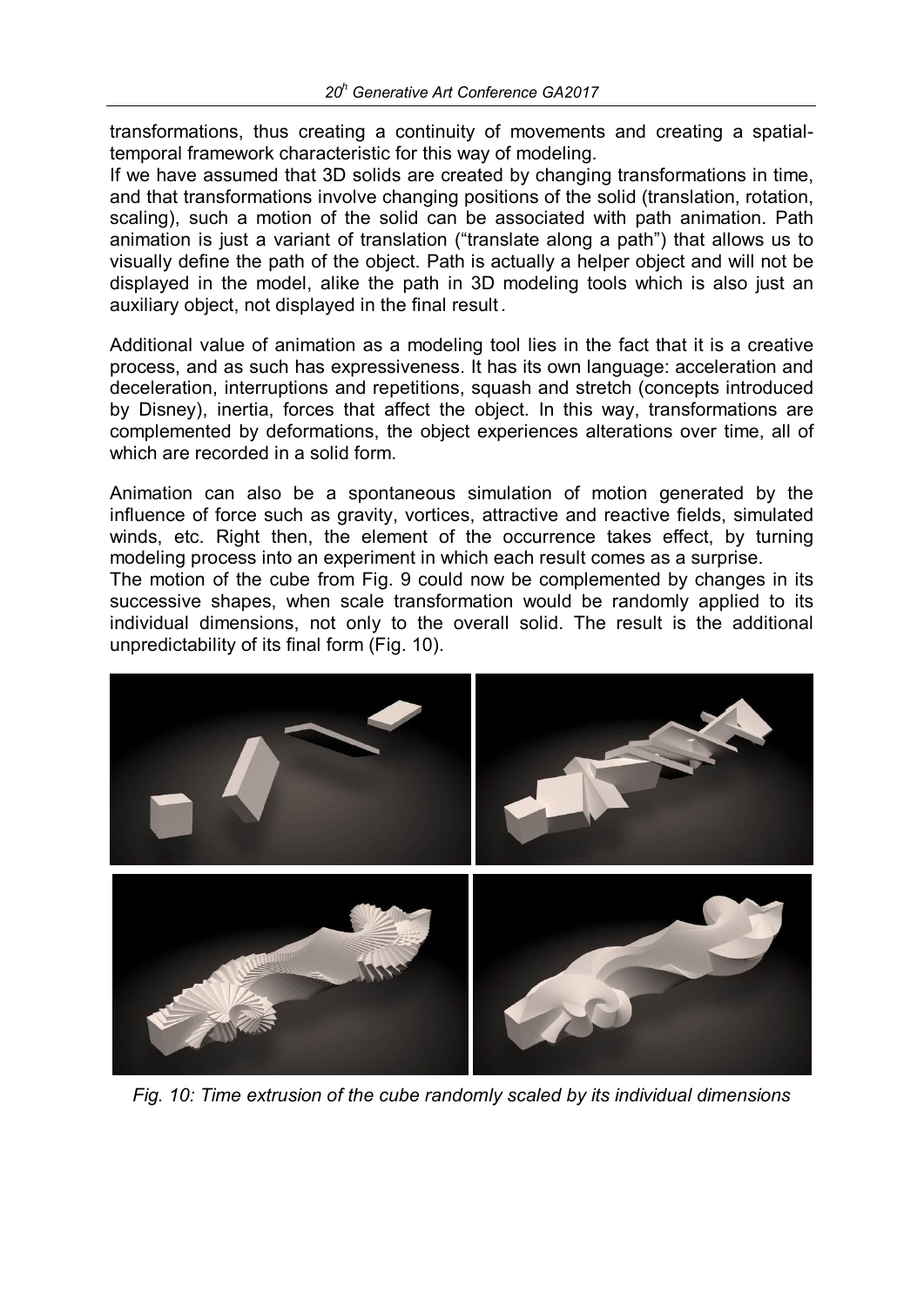As a result of this process, we get a solid that is actually a three-dimensional projection of a four-dimensional space-time structure, its imprint in 3D space, using the time dimension.

#### **5. Examples of complex forms generating using the time extrusion technique**

Based on the aforementioned procedure, we can approach the experiment of generating forms by random motion of a complex 3D object (concave bipyramid CbP II-8 **Error! Reference source not found.**) and by a group of objects set on the assigned or random path, in order to compare the results and see clearly the differences in the "time imprint" of these forms in space.

The sequence of solid formation by random rolling of CbP II-8 along a path, as time extruded motion of the shape, we show in the Fig. 11.

Another example is given, showing a group of objects that move by random paths and transform dynamically (Fig. 12).



*Fig. 11: 3D object –Concave bipyramid of the second sort (CbP II-8) time extruded*

The space between the objects in the group allows each individual element to appear in its shape, without losing and disintegrating the edges within the solid's mass, making the starting figure unrecognizable. The composition of several elements adds an extra challenge in the interaction of the figures themselves: when and whether they will be interlaced, crossed, penetrated or bypassed, creating a fluid play of shapes struggling simultaneously for domination and harmony.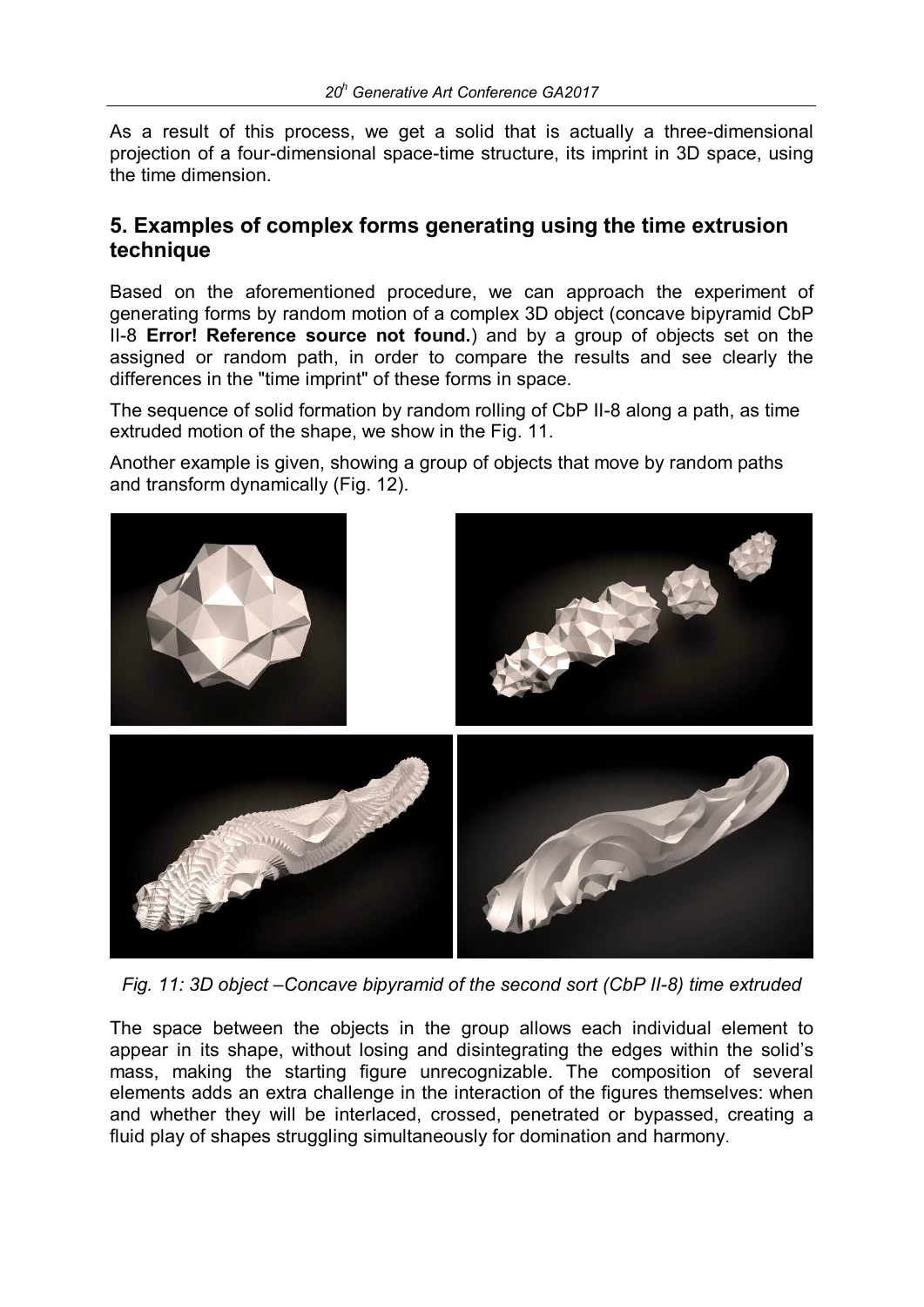#### *20h Generative Art Conference GA2017*



*Fig. 12: example of group of 3D object time extrusion by a random closed path*

The results we have obtained testify that the more complex initial forms will produce the even more complex outline of the outcoming surface of the solids. Although this was expected, the playfulness of the shapes, outlines, masses and volumes would always give an unexpected and surprising result, which we can not know before the end of the experiment.

### **6. The Prospects of Application**

The forms obtained by time extrusion, due to their playful and vivid lines can be used as decorative elements or act as individual sculptures. They can also be used more widely. Such shapes are characterized by continuity, which makes them suitable for 3D print [6]. This feature greatly contributes to their applicability in different areas of arts and design. They can also be applied at certain time lapse simulations of natural, physical or mechanical phenomena, in science and engineering.

Let us mention just a few of the possible applications of these forms:

- In architecture: from constructive elements, such as pillars, to ornaments [4], elements of interior decoration, elements of landscape architecture (patterns of green or floral areas), urban mobiles and the like.
- In design: 3D modeling of natural forms, e.g. human hair, vegetation, to forms in digital graphic design, illustration, animation, etc.
- In applied art: jewelry, everyday items.
- In art / sculpting: sculptures, fountains.
- In science: as 3D simulations of natural processes.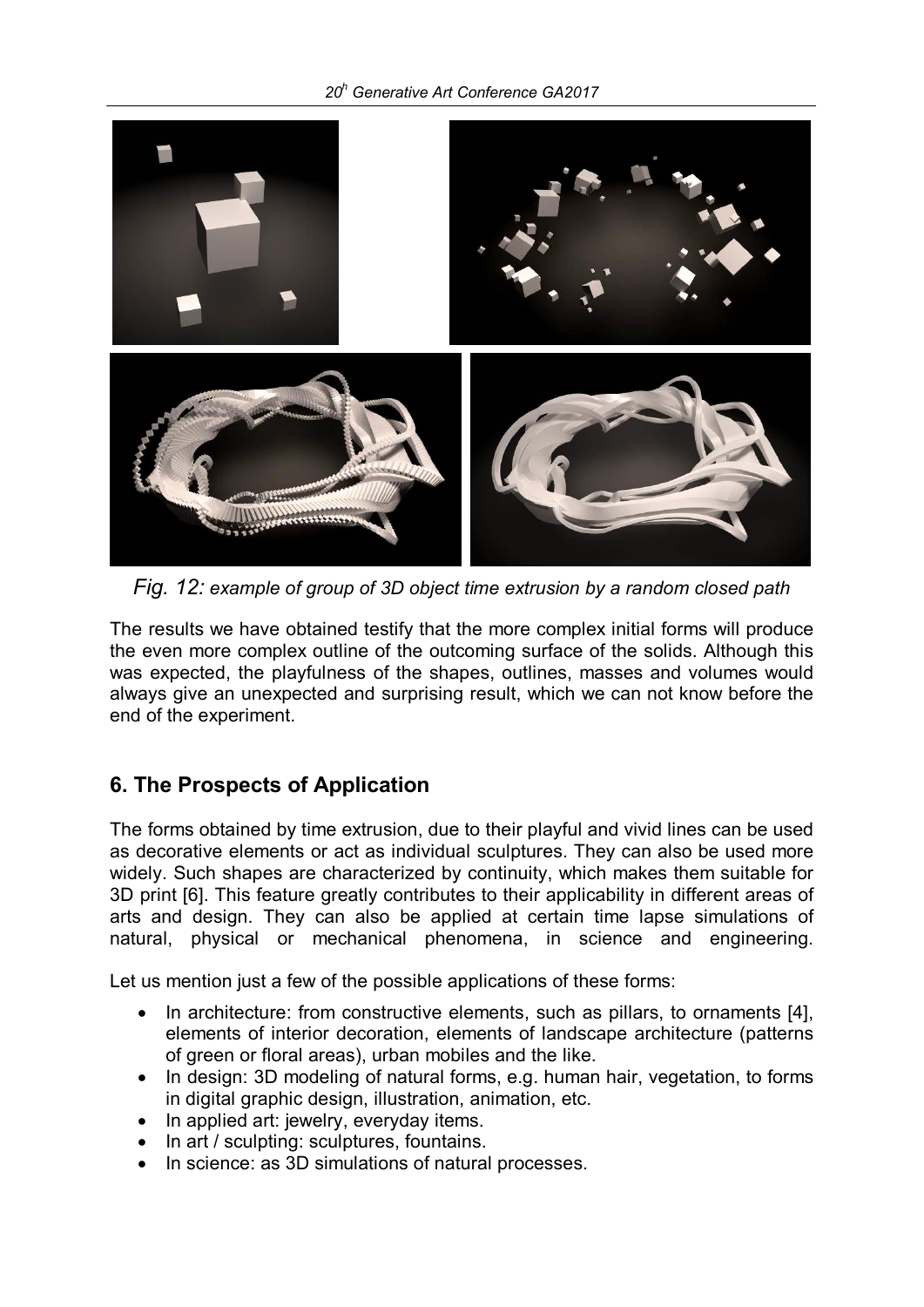## **Conclusion**

Starting from the basic tools and procedures for 3D modeling, we transposed extrusion from the instant spatial operation to the motion in time. This motion provides freedom in the form of random movements of the profile itself, and also a randomly defined path. We examined the results of the motion of a 2D figure, and then raised the problem for one dimension and examined the time extrusion, a solid trace in space, left by 3D profile during its motion, i.e. the changes of its transformations. We concluded that such time extrusion of profiles can be equated with solidified animation of the profile itself. Animation as a creative process gives additional freedom and variety of transformations, deformations and re-shaping of the figures. Taking all these factors of unpredictability, coincidence and freedom of movement, we generated random animation in Blender 3D software and examined the formation of shapes in the described method. We used selected 2D and 3D profiles in the experiment. The forms we obtained as a result of this study, along with analogies with natural forms, carry an additional component of the human impact – an artistic one, but also go beyond artistic, providing surprising and boisterous forms with the sophistication of human influence. As such, they might find application in numerous fields of design, arts and science.

#### **Notes**

 $<sup>1</sup>$  In most commercial programs, this position is orthogonal by default, but it is also</sup> possible to specify a different angle between the path tangent and the plane of the profile at the given point.

 $2$  They are not yet included in standard procedures, although techniques have been considered in some recent research.

 $3$  In this paper, we do not provide an example of a solid obtained with a 3D figure with curved surfaces, because their polygonal modeling would take too much time to render. These forms can be modeled volumetrically, so this might be a subject of further research.

#### **Acknowledgement:**

The research is financially supported by Ministry of Science and Education, Republic of Serbia, under the project No. III 44006.

#### **References**

- [1] Douglas J. Gillan, Merrill V. Sapp: "Static Representation of Object Motion", Proceedings of the Human Factors and Ergonomics Society 49th Annual Meeting, Santa Monica, CA: Human Factors and Ergonomics Society. 2005. Volume: 49 issue: 17, pp. 1588-1592.
- [2] Marija Obradović, Slobodan Mišić, Branislav Popkonstantinović: Concave Pyramids of Second Sort -The Occurrence, Types, Variations, 4<sup>th</sup> International Scientific Conference on Geometry and Graphics, moNGeometrija 2014, jun 20-22.Vlasina, Serbia, Preoceedings Vol 2. pp. 157 -168.